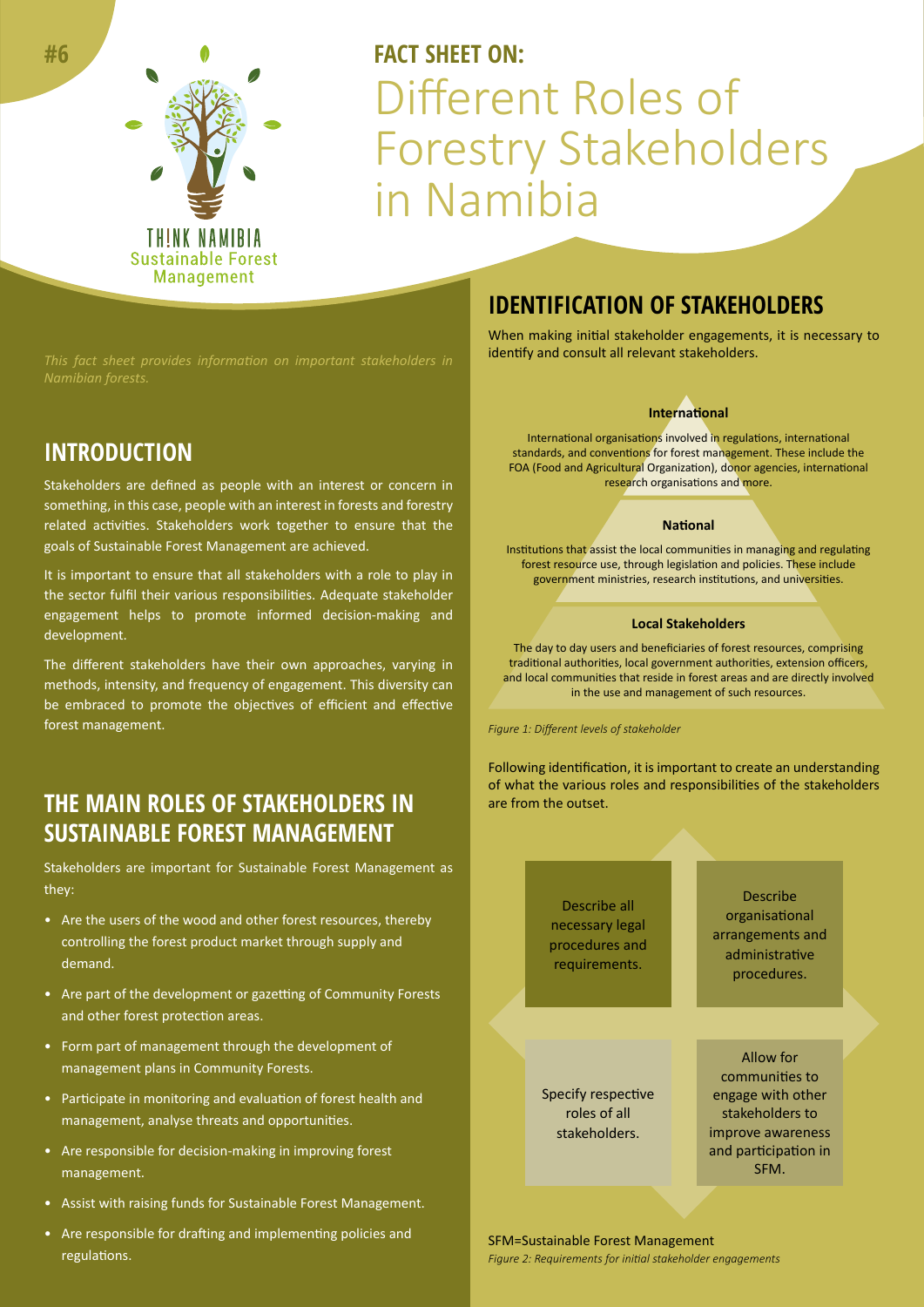### **KEY FORESTRY STAKEHOLDERS AND THEIR ROLES AND RESPONSIBILITIES**

Following the identification of stakeholders, it is critical that appropriate responsibilities be identified for all. Forest management is a collaborative effort among various stakeholders who each have a different role to play in achieving the objectives of forestry management.

*Table 1: The responsibilities of key stakeholders in Community Forest management (Directorate of Forestry, 2005)*

|                         | <b>Institution</b>                    | <b>Responsibilities</b>                                                                                      |
|-------------------------|---------------------------------------|--------------------------------------------------------------------------------------------------------------|
| <b>Key stakeholders</b> | <b>Traditional Authority</b>          | • Provide leadership and<br>consent to allow the<br>gazetting of Community<br>Forests.                       |
|                         |                                       | • Approve the boundaries of<br><b>Community Forests.</b>                                                     |
|                         |                                       | • Lead conflict resolution<br>within the community.                                                          |
|                         | <b>Forest Management</b><br>Committee | • Serve as signatories of<br>the Community Forest<br>formation agreement with<br>the minister.               |
|                         |                                       | • Responsible for the day-to-<br>day management, planning,<br>and control of Community<br>Forest operations. |
|                         | Directorate of Forestry               | • Provide extension services<br>to the Community Forests.                                                    |
|                         |                                       | • Enforce the relevant<br>forestry legislation.                                                              |

|                                      |                                                        | within the community.                                             |
|--------------------------------------|--------------------------------------------------------|-------------------------------------------------------------------|
| Key stakeholders                     | <b>Forest Management</b>                               | • Serve as signatories of                                         |
|                                      | Committee                                              | the Community Forest                                              |
|                                      |                                                        | formation agreement with                                          |
|                                      |                                                        | the minister.                                                     |
|                                      |                                                        | • Responsible for the day-to-                                     |
|                                      |                                                        | day management, planning,                                         |
|                                      |                                                        | and control of Community                                          |
|                                      |                                                        | Forest operations.                                                |
|                                      | <b>Directorate of Forestry</b>                         | • Provide extension services                                      |
|                                      |                                                        | to the Community Forests.                                         |
|                                      |                                                        | • Enforce the relevant                                            |
|                                      |                                                        | forestry legislation.                                             |
|                                      |                                                        | Apart from the key stakeholders in community forestry, there are  |
|                                      |                                                        | other important forestry stakeholders with various roles to play. |
|                                      | Table 2: Important stakeholders in forestry management |                                                                   |
|                                      |                                                        |                                                                   |
| <b>Institution</b>                   |                                                        | <b>Responsibilities</b>                                           |
| Ministry of Environment,             |                                                        | Provide policy guidance for                                       |
| <b>Forestry and Tourism</b>          |                                                        | community conservation and                                        |
|                                      |                                                        | forestry.                                                         |
| <b>Ministry of Lands</b>             |                                                        | Ensure that the declaration of                                    |
|                                      |                                                        | <b>Community Forests is in line</b>                               |
|                                      |                                                        | with the land reform legislation.                                 |
| Ministry of Agriculture and<br>Water |                                                        | Provide support for non-forest                                    |
|                                      |                                                        | land use projects and regulate                                    |
|                                      |                                                        | the trade in products from such                                   |
|                                      |                                                        | projects.                                                         |
|                                      | Ministry of Justice                                    | Review the legislation affecting<br>the registration of Community |
|                                      |                                                        | Forests, and affecting other                                      |
|                                      |                                                        | protected forest areas.                                           |
|                                      | <b>Regional government</b>                             | Provide support for Community                                     |
|                                      |                                                        | Forests and ensure they are in                                    |
|                                      |                                                        | line with regional development.                                   |
| <b>Conservation organisations</b>    |                                                        | Support communities in their                                      |
| (such as IRDNC, NNF)                 |                                                        | management and planning                                           |
|                                      |                                                        | efforts.                                                          |
| Universities and research            |                                                        | Provide research support and                                      |
| organisations                        |                                                        | training in forest management                                     |
|                                      |                                                        | for foresters and other key staff                                 |
|                                      |                                                        | members.                                                          |
|                                      |                                                        | IRDNC = Integrated Rural Development and Nature Conservation;     |
|                                      | NNF = Namibia Nature Foundation                        |                                                                   |

### Governing authority for forestry stakeholders

The Directorate of Forestry of the Ministry of Environment, Forestry and Tourism is responsible for protecting the country's forest resources and the rights of people to use and benefit from them. They do this by developing control measures to ensure the sustainable use of forest resources.

The Directorate of Forestry ensures this by doing the following:

- Enforcing regulations that uphold the implementation of the Forest Act.
- Offering extension services to communities.
- Carrying out national programmes on forest conservation, including research, education, and training.
- Carrying out day-to -day operations in line with forest management.
- Setting fair prices for forest products and permits.
- Ensuring property rights for the beneficiaries of forest resources.

### Challenges to stakeholder participation in Sustainable Forest Management

Challenges include:

- Disputes among different stakeholders.
- Language barriers, especially in working with rural communities.
- Communities' acceptance of new concepts with which they are unfamiliar.
- Poor or limited understanding of legal documents.
- Unrealistic expectations among stakeholders before discussions are held.
- Different cultural or educational backgrounds of stakeholders.

#### Best practices for stakeholder participation

In order to ensure effective outcomes of stakeholder engagement it is important to ensure:

- Strong baseline consultations, to allow for all relevant stakeholders to be identified and made part of the process.
- Regular communication among stakeholders to keep everyone informed about the happenings relating to Suststainable Forest Management.
- Collaborative training whenever possible to ensure that all stakeholders are equipped with the necessary skills for Sustainable Forest Management.
- Co-financing: Stakeholders should explore opportunities for cofinancing, which would make the financing of Sustainable Forest Management projects easier through the pooling together of several funds.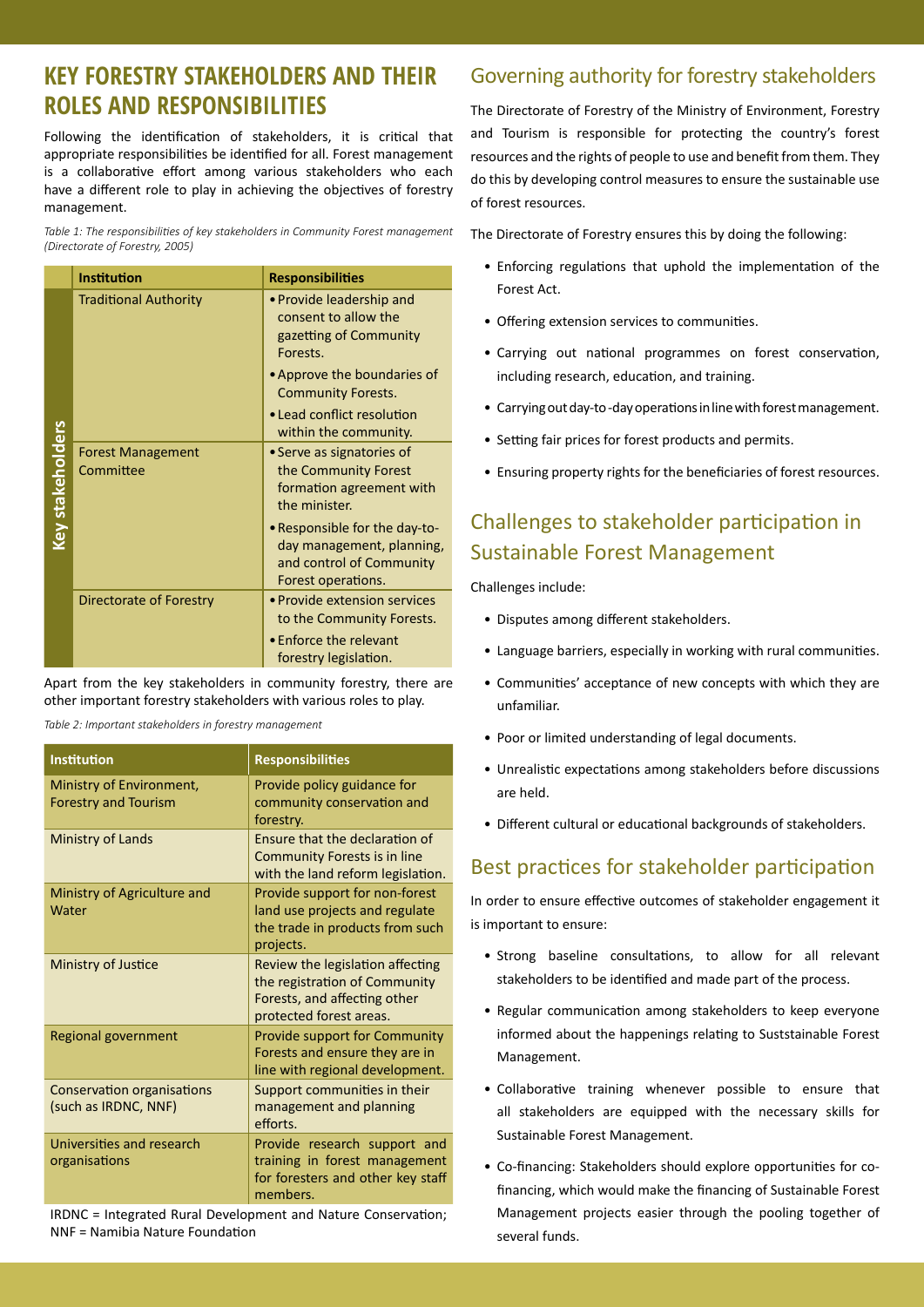

Partnerships or collaboration is important among forestry stakeholders, as they help create a pool of skills, financial resources, and shared opportunities.

*Figure 4: Strategic partnerships to assist in forest management*

techniques.